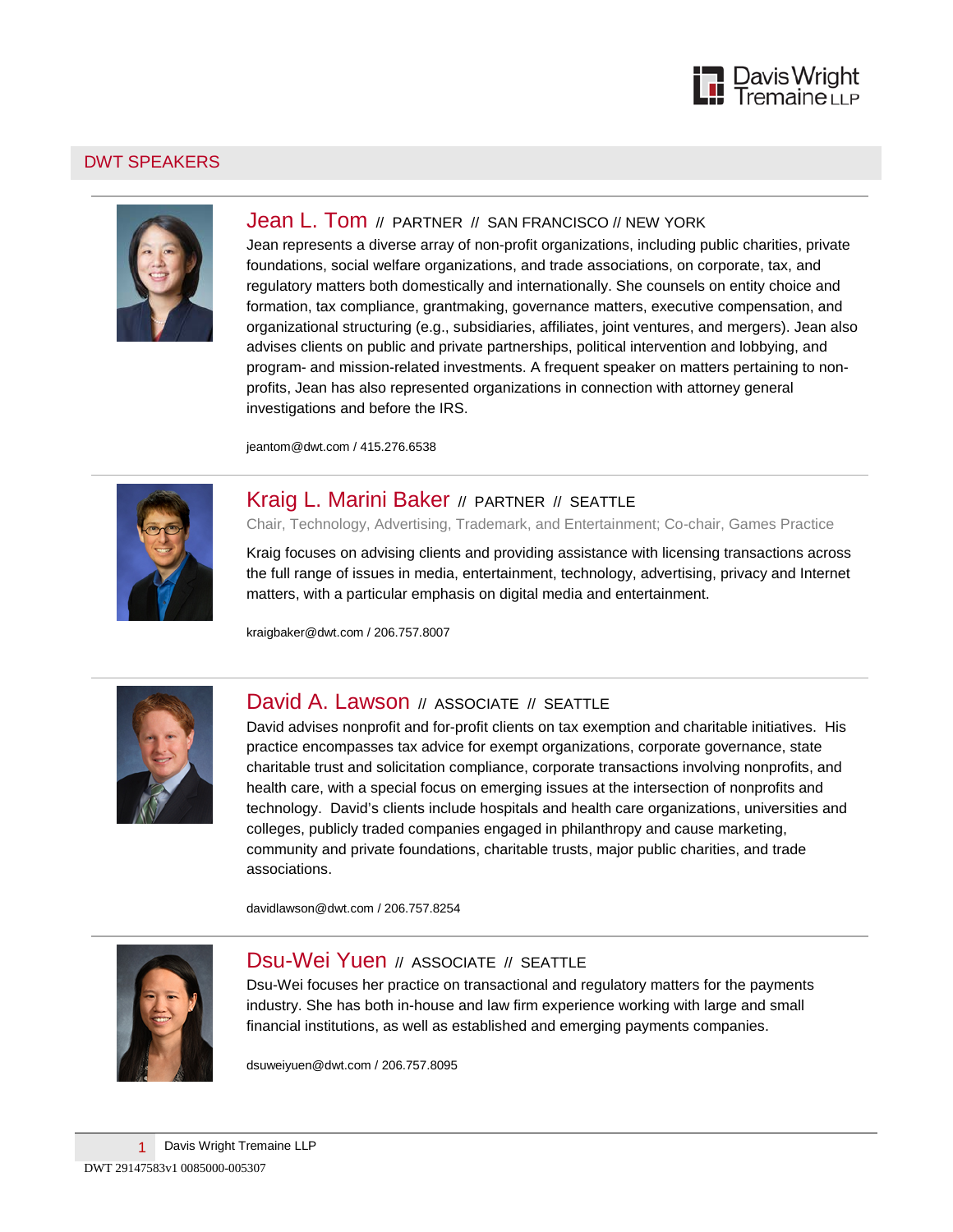



#### Sean B. Hoar // PARTNER // PORTLAND

Sean Hoar, CISSP, GISP, CIPP/US, has extensive experience managing responses to digital crises, and effectively marshalling resources to contain and remediate information security incidents. He served as the lead cyber attorney for the U.S. Attorney's Office in Oregon where he was the point of contact for the FBI, Secret Service and Homeland Security in system intrusions and other digital crime emergencies. He now counsels businesses on best practices in information privacy and data security, and countering cyber security threats. He also facilitates incident response planning and risk assessments, and manages responses to data breaches as a member of [DWT's Breach Response Team.](http://www.dwt.com/practices/incidentresponsebreachcoaching/)

[seanhoar@dwt.com](mailto:seanhoar@dwt.com) / 503.778.5396



### Anna C. Watterson // ASSOCIATE // WASHINGTON, D.C.

Anna is a certified information privacy professional with a US private sector (CIPP/US) focus and regularly advises clients on state and federal privacy, security, and data breach matters, with a focus on health information privacy laws, including HIPAA and HITECH. In addition to advising traditional health care providers and business associates on HIPAA compliance, she also advises telehealth providers and vendors and mobile application developers on HIPAA compliance, as well as state law privacy requirements and best practices. Anna also helps health care clients understand the Meaningful Use incentive programs and attestation requirements.

[annawatterson@dwt.com](mailto:annawatterson@dwt.com) / 202.973.4247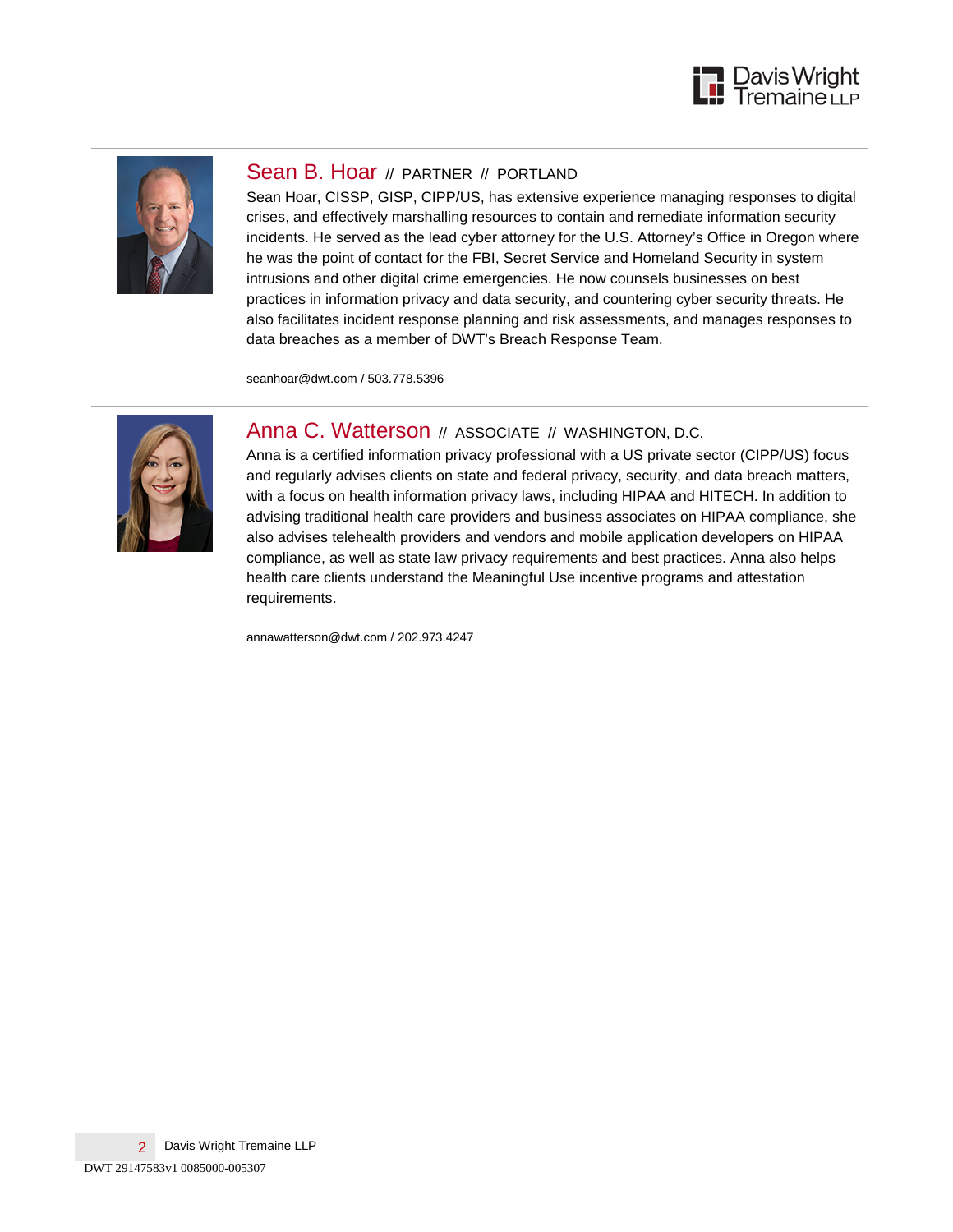

Nishka Chandrasoma Assistant Secretary and Deputy General Counsel Ford Foundation 320 East 43rd Street New York, NY 10017 212.573.5000

Nishka Chandrasoma is the Assistant Secretary and Deputy General Counsel of the Ford Foundation, where she provides legal representation on a variety of matters, including compliance with the private foundation tax rules, corporate governance, grantmaking and program-related investments, international operations, and employment. Before joining the Foundation, she was in the Tax-Exempt Organizations practice group at Patterson Belknap Webb & Tyler. She has a law degree from Yale Law School and a B.A. in Comparative Literature from the University of California at Berkeley. She is a member of the American Bar Association's Exempt Organizations committee and serves on the Leadership Council of Lawyers for Children.